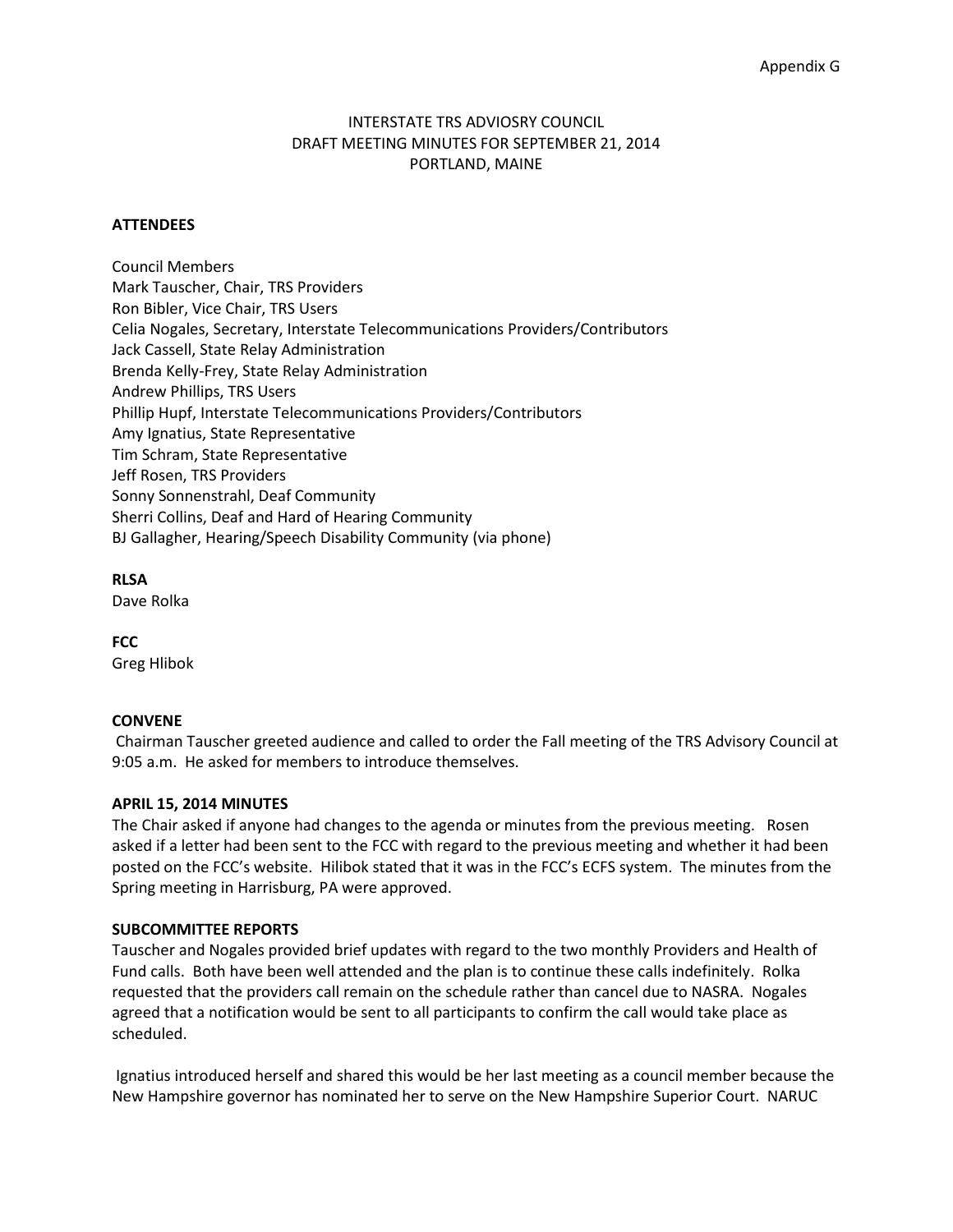historically names state members to the iTRS Council so she will inform that association of the need for a replacement representative. She offered her appreciation and thanks to all member of the Council.

### **FCC PRESENTATION**

Chair introduced the first speaker on the agenda, Greg Hlibok, from the FCC'S Disability Rights Office for his presentation to the Council. He indicated he planned to address six topics, two of which include court decision aftermath and also affected the rulemaking process. He plans to provide data, statistics and an update of activity since April. He reported as follows:

-VRS Reform: the VRS reform order was set in place for June 2013 but certain decisions have yet to materialize due to the RFP process (procurement process). The core and primary purpose of an Advanced Video Platform (AVP) is to have in place something which encourages federal agencies to sign on to the platform for point to point calling. An example he offered was the need for point to point calling such as in an IRS help line to assist consumers in completing and filing 1040s via direct contact with the IRS. As of June, the FCC has an ASL support line on video and it has been an eye opener because it's clear customers have never had this opportunity to directly and precisely communicate on any number of issues –not just VRS, which is complicated, but also equipment, installation protocols, interoperability, etc. Now that there is a mode for them to talk to the Commission directly via video, those calls are coming in nonstop all day long. These calls are longer in duration – upwards of double to triple of other in-coming calls – and the success rate for settling or resolving the issues is upwards of 90%. Staff is able to trouble shoot on the spot and solve the problem with the caller. This is a tremendous result that benefits both the customer and the government which is why the FCC is so interested in the AVP for the social security administration, IRS and any number of government agencies. The AVP will also be open source thus allowing app developers either within or outside the Deaf community to develop and test on it. It is very much different from the video access technology, a reference-based platform. Both can co-exist – the AVP is not going to replace anything the six providers already have in use. The AVP will work with accessible reference-based technologies and platforms. It will be interoperable. We will be able to test that bilaterally and make sure the systems are compatible.

-Speed of Answer and Rate Order: the FCC's 2013 VRS Reform Order was appealed by Sorenson and heard in the  $10<sup>th</sup>$  Circuit. The Court largely supported the FCC's decision in most issues except SoA. It found the FCC had not shown sufficient evidence of costs to comply with the SoA requirement and that the cost of a shorter SoA does affect the rate. The Commission intends to release an NPRM toward addressing the SoA issue among other things. This is an opportunity for us to work together to determine the right course. Consumers claim the wait times are long and quality of service is a concern but we also need to make sure that those seats are staffed with qualified video interpreters and that providers are able to offer services within their revenue structure.

-IP Captioned Telephone Service (IPCTS): Recommends members review a recently released FCC public notice (August 2014) that affirms and clarifies the applicability of IPCTS rules in light of the action by the Court of Appeals. The Court of Appeals had vacated the FCC's interim rules and vacated two of the final rules (\$75 equipment charge rule and the default off rule) for IPCTS. The PN includes a chart outlining

IPCTS user registration and certification requirements which were not impacted by the Court's action and now in effect for four categories of users. The FCC plans on issuing an FNPRM to resolve issues that remain outstanding.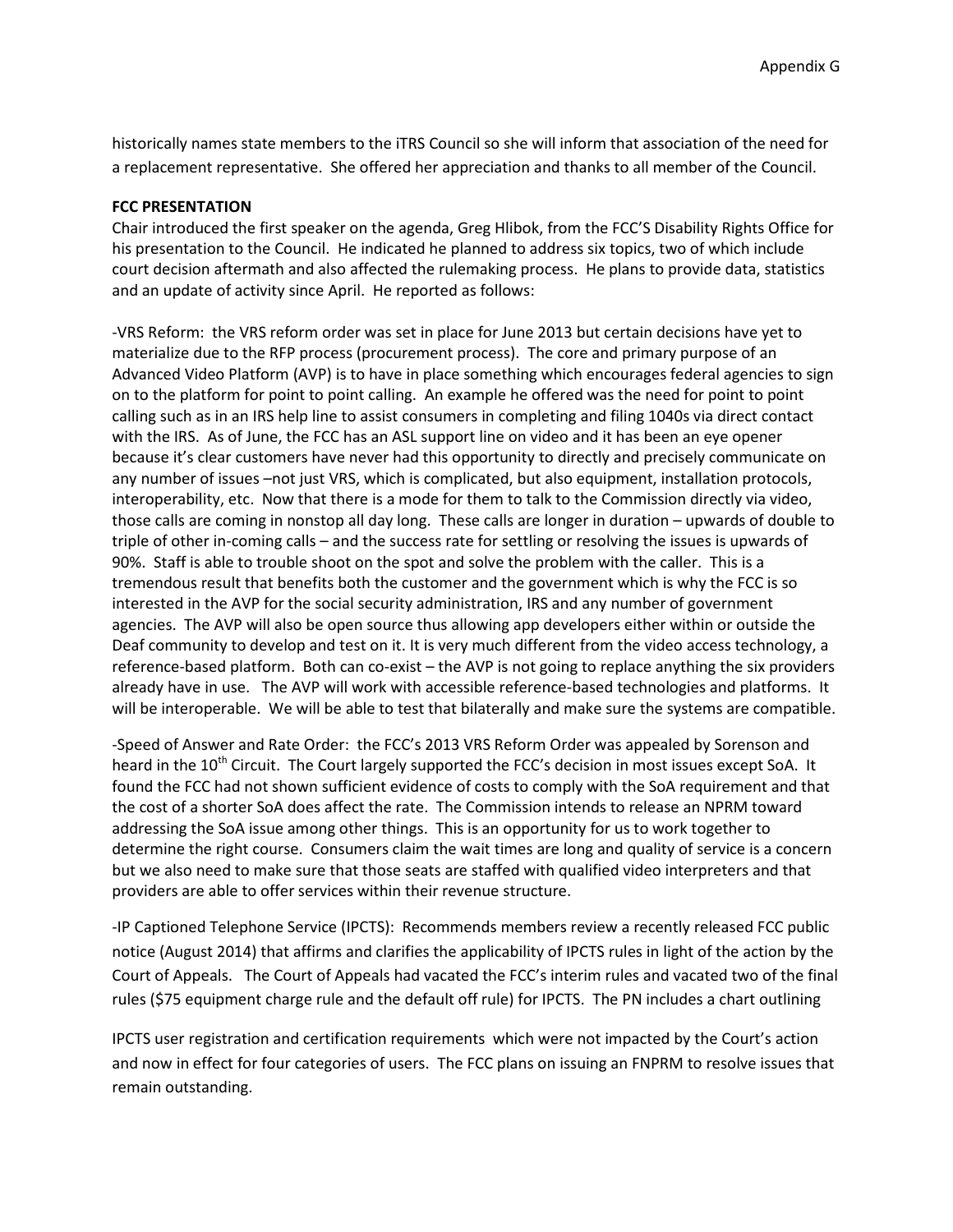-Mandatory Minimum Standards (MMS): In August the FCC issued an Order granting waivers of certain TRS rules and is considered more of a clean-up matter. This Order helps to remove uncertainty and unnecessary reporting burdens.

-When the CVAA was passed, it expanded the definition of TRS to allow calls between two CAs using two different forms of relay. This has not been codified in FCC rules yet but an NPRM is going to be released to take comments soon. It may be a no brainer for certain TRS services but needs clarification for IPCTS calls. There is particular concern that the Deaf-Blind community is not aware that they can use dual services. It is important that we get the word out to the Deaf-Blind community that this is possible. AVP will include a function that serves the needs of Deaf-Blind callers in addition to the address book functionality and incoming alerts.

-Sprint has petitioned for access to the iTRS numbering directory. Comments are due September 30 and reply comments on October 10. In its petition, Sprint held that front door or federal relay numbers are not in the directory and federal employees could not make point to point video calls to deaf people within federal employment or outside of federal employment. If they were in the iTRS directory, they would be able to use the federal relay service rather than one that is compensated by the TRS Fund.

Hlibok went on to discuss marketing and outreach which the Council Chair had mentioned would be discussed during the Council's meeting. He acknowledged that the iTRS Advisory Council had recommended the FCC restore outreach funding as a recoverable cost in the rate because the national outreach program, part of the VRs Reform Order, was not in place. The Commission does not believe the providers have done an effective job of outreach to communities outside the deaf and hard of hearing communities, i.e., general public, business community, etc., and therefore it did not support reconsideration of inclusion of that outreach cost within the rate. Another issue is that of the role of the iTRS Advisory Council and the rules that direct its work. There have been discussions including potentially expanding the council's role into a federal advisory committee on quality of service, not just rates and finances, its current responsibilities. This advisory committee would be representative of government, of industry and the wider community as well so it would have the ability to make recommendations directly to the Commission. This new development brings questions as to what's going to happen to this council. Potentially, some of the iTRS Advisory Council members could serve on the new advisory committee. That's one possibility. Currently the FCC Consumer Advisory Committee is undergoing reauthorization and is being restructured. As such, its mission will change and disability will be removed from the CAC in order to establish a new Disability Advisory Committee – DAC. This DAC would report on disability-specific information where the CAC will focus on any kind of consumer issue.

Hlibok discussed to more items – numbers and complaints. As of July2014, there are 380,000 VRS numbers, and 14,698 IP Relay numbers. These numbers reflect an increase of 20,000 for VRS and about 971 for IP Relay since May. The annual complaints log summary indicates that the most common complaint from the states is technological issues with interoperability and pixilation on the screen, so quality and video. That's the number one complaint from the state input. From the providers input, it appears that the number one complaint was related to CAs in terms of their skills, such as typing errors, rudeness or not following procedures. The FCC considered releasing the information publicly but there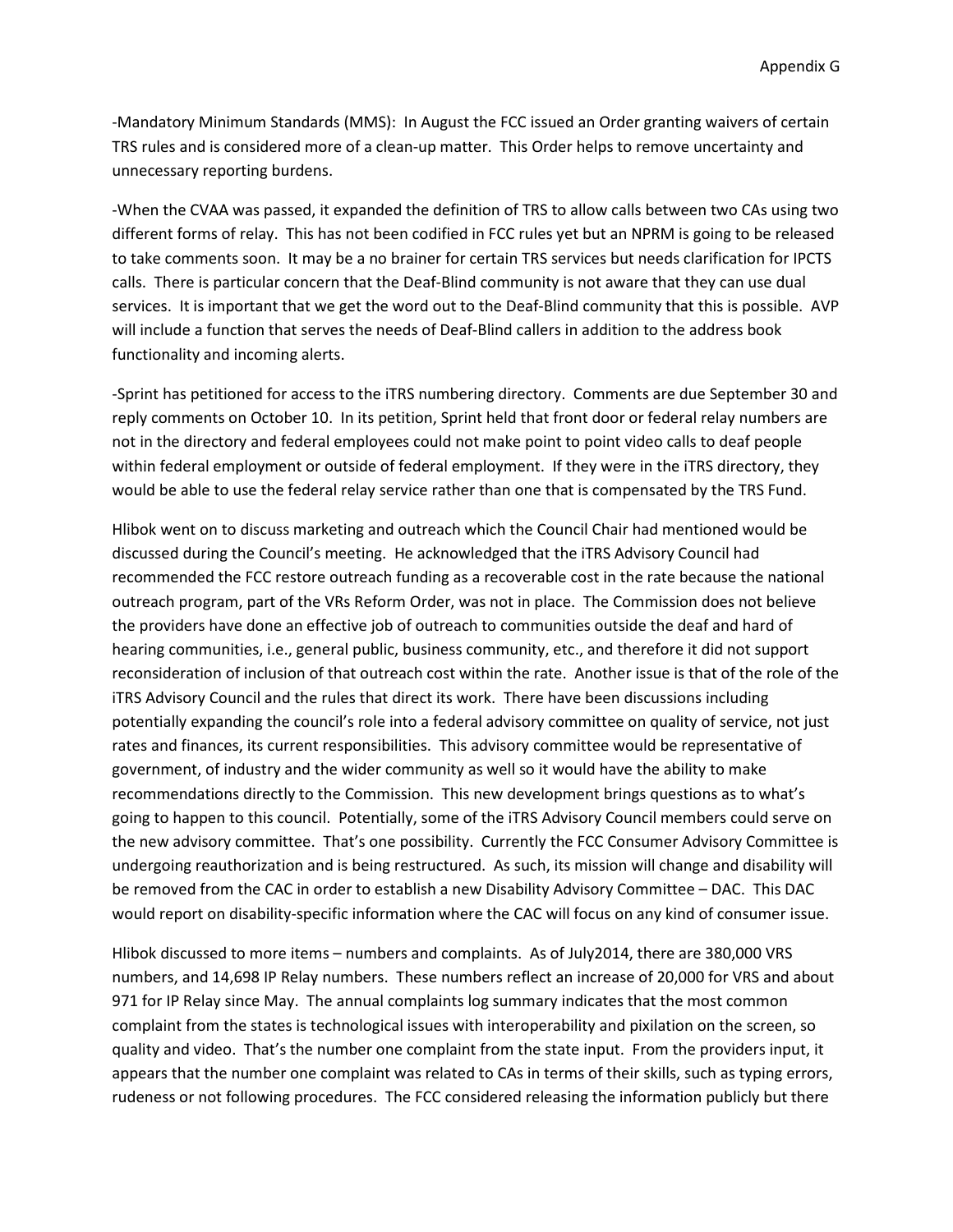are questions as to its reliability because the states vary widely in what actually gets reported. We are considering setting standards as to how complaints get documented, reported and filed. At this point, the floor was open to questions.

Kelly Frey asked if the complaints log includes all TRS services and commented that states do not have oversight of IP TRS services. HIlibok agreed but some – not all -- states to provide that information on a voluntary basis which is why it was decided not to release the information publicly. Casell asked how they reached such a high level of success in closing consumer complaints. Hlibok explained that their definition of closing out a complaint is to refer it to the appropriate office to handle the complaint itself. It also provides information on trends to consider in terms of rulemaking proceedings or potentially referrals to the enforcement bureau for additional action.

Sonnenstrahl asked (1) will DAC members be from across the country and will their travel expenses be reimbursed as this will impact representation, (2) when are the outreach programs going to start, (3) CA to CA calls for deafblind callers and the procedures currently available. Hlibok responded that funding for the DAC has to come from the FCC not the TRS Fund so it is unclear at this moment if travel will be covered. But the goal is to definitely bring in expertise in this area and funding will need to be resolved. Jeff Rosen commented that the FCC was essentially indicating that the iTRS Advisory Council was ineffective and not making an impact. He has seen FACA committees work in other federal agencies but there are more stringent rules of operation. Tauscher asked for clarification – would this Council run parallel to the DAC, be subsumed into the new DAC or continue as an advisory body for the fund administrator. Hlibok said those decision have not been made yet but these are all details to consider. The goal is overall effectiveness. Collins asked how the FCC determined providers were ineffective in outreach efforts. Hlibok responded appeared to be ineffective in communicating about 711, educating hearing people not to hang up when they got a relay call, and lacking broader outreach efforts to the public. The FCC reached its conclusion based on comments filed in proceedings, meetings with providers, etc. Rosen added his agreement hat outreach to financial institutions, credit card companies, etc., could be better. However, the \$2M set aside by the FCC will not have an impact and pointed to DOJ ADA efforts. Hlibok commented that while the DOJ has had a few settlements in this area we have yet to see the effect of those actions. Frey Kelly expressed some concern that certain disability issues would be diluted in a DAC. She also added that perhaps the FCC should consider reimbursing states for outreach since many have implemented successful outreach efforts for relay services under their oversight. Hlibok expressed his understand of her concern with regard to the DAC but described the working group process of the EEAC and VPAAC which operated more effectively than the CAC which he agrees was very large where issues could get lost. Cassell asked for more clarification on the AVP. Hlibok responded that there are still outstanding details to work out but confirmed it would be a provider, working with the community, under FCC contract and oversight to develop, run and maintain the system going forward. Rosen expressed concern that a government-run neutral platform could detract from the intent and purpose of the ADA adding that other federal agencies could duplicate the FCC's ASL contact center. In addition, not only could it cost millions of dollars it may drive providers out of the market and will this meet the needs of the people.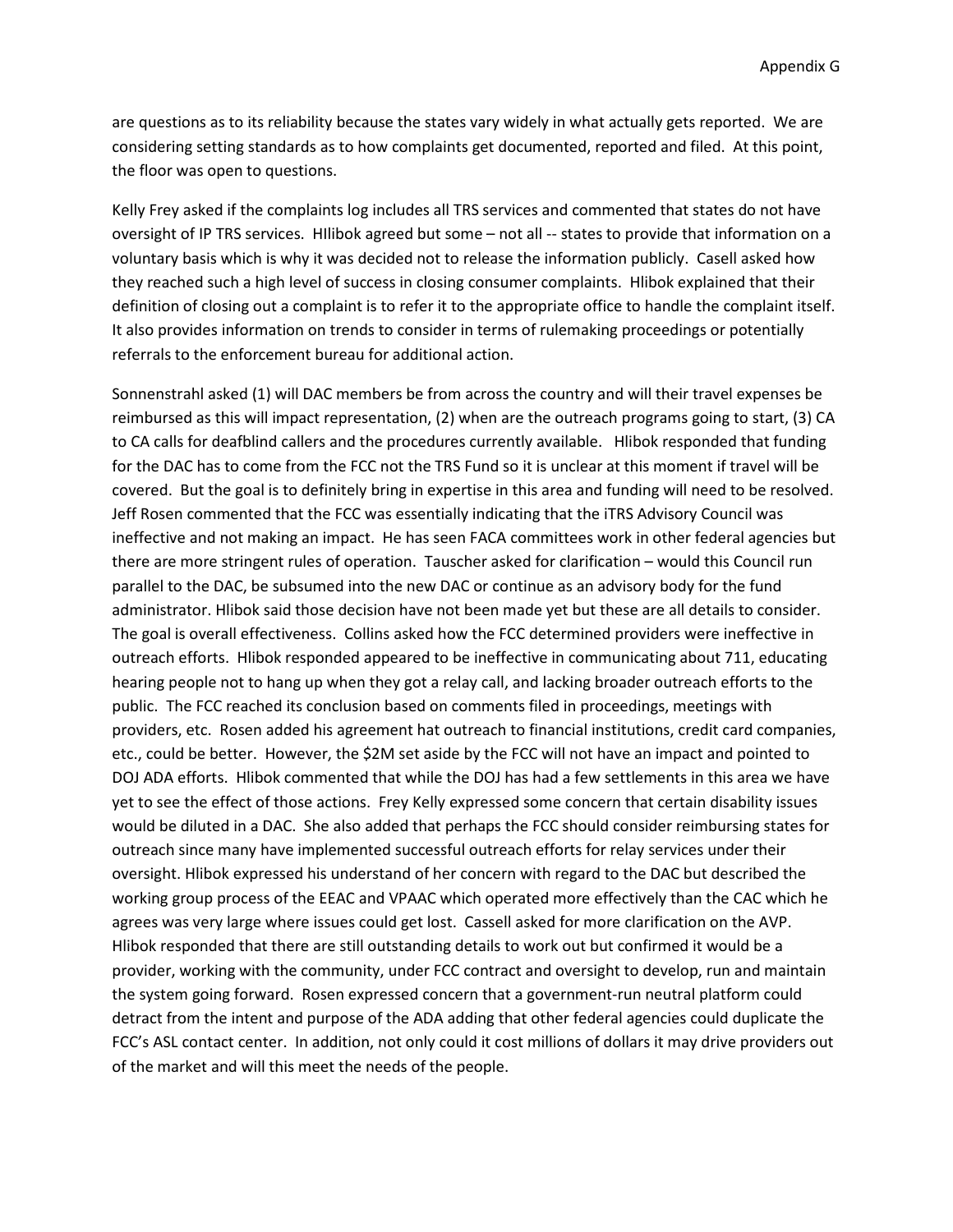Bibler pointed to the current Advisory Council as having the representation and expertise that would benefit the FCC with regard to accessibility issues including quality of service, standards, etc. Hlibok explained that the rules are very restrictive as to the role of this Council in terms of advising and establishing the DAC is one resolution. Schram commented that shifting IPCTS to state overview brings up separations issues. Secondly, state statutes pertaining to TRS services and their funding are specifically tied to telephone states would have to be allowed the time to approach their respective state legislatures for appropriate modifications. Kelly Frey asked about ASL-proficient individuals obtaining numbers for point to point calls, highlighting the cost savings. Hlibok responded it remains on the table but did point out that provision of hardware, like the video phone, would not be the same.

#### **ADMINISTRATOR's REPORT**

Rolka began by reviewing recent FCC Orders and actions that impact the Fund including a referral by the FCC to the Federal State Joint Board with regard to the contribution base for programs administered by USAC. USAC collects carrier information which is shared with RLSA for the purposes of billing and collections in support of the TRS Fund. To the extent USAC makes any changes, the TRS Fund will be impacted. Rolka reviewed the process RLSA undertook to submit its budget recommendation to the FCC earlier this year. While some providers challenged the RLSA recommendation, the FCC ultimately accepted it. IPCTS continues to be a concern and sometime in the program year this rate may change. He noted that even with the departure of some IPCTS providers, the minutes of the remaining providers did not increase dramatically. Ignatius stated this appeared odd and it could mean they weren't legitimate calls or people did not move on to another provider and have been left to their own devices. Phillips indicated that as users sought new providers, he wonders how many encountered barriers to transferring to another company, such as he had for IP Relay. Are people falling through the cracks? Rolka added that some people not only switched service providers, they may have switched services. Rolka went on to describe other budget items: \$10M for the Deaf-Blind equipment distribution program indicating this is the  $3^{rd}$  year of the pilot and the FCC has an NPRM to transition it to a permanent program; numbering administration; USA data collection; Council expenses, Audits, VRS Reform, etc. Rolka described the numerous audits including an FCC request for RLSA to contract for an independent audit of the fund (separate from the KPMG audit of the FCC). Continuing his report, Rolka touched on the declining contributions base which causes the factor to increase. He mentioned that there are a number of revenue sources that are not included in the contributions base such as private line and shared tenant services. He then described the National Deaf blind equipment distribution program and RLSA's role in the program along with CGB which is the actual administrator. He provided cites to recent FCC Orders including some referenced by Greg Hlibok in his presentation. One that had particular impact on providers and the Fund was the default off decision. Since it was rolled back, RLSA is working with providers on making refunds for previously uncompensated minutes. RLSA plans to send out the data request to services providers and all the states by years end, requiring submissions back by third week of February 2015. Even though the FCC has established a 4-year glide path for VRS rates, RLSA is still collecting VRS data. Rolka then went on to review the RLSA website containing the monthly financials on fund distributions. He asked council members what kind of information they would want about the status of the budget. Collins asked if RLSA retains the type of device used on calls and he responded in the negative. RLSA is required to submit for approval an audit program plan to the FCC by March 31 for the following program year. RLSA has received authorization from the FCC to share provider audit final reports with the companies audited. These provider audits were focused on the systems they have in place to gather CDR information and to validate that the Administrator can rely on that data. There were generally only 8 findings and 25 observations. Rolka was pleased with these relatively small numbers. This year's audits which started on July 1 will include a follow up to the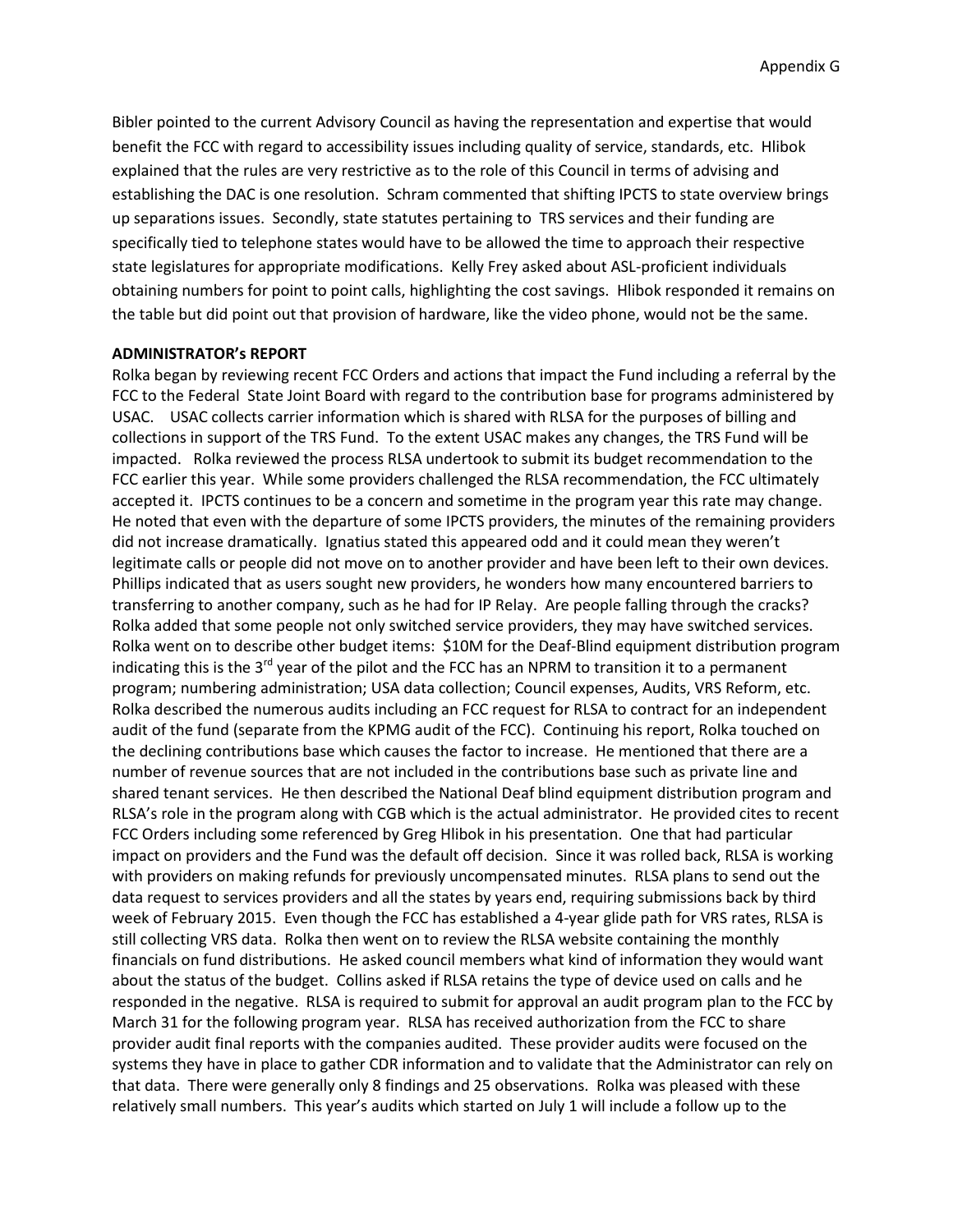previous audit (CDR) but will focus on the registration requirements for each of the Services – a more detailed look at each service provider's registration process. A difference between this audit and previous ones is that it deals with very sensitive information to confidentiality is critical. As a result, RLSA is conducting this audit entirely in-house and utilizing and stand-along encrypted platform. The audits highlighted that the forms and instructions RLSA has had in place for submission of provider information may be interpreted differently and therefore the submissions received may be inconsistent. RLSA has revised its forms and instructions and met with all providers in Washington, DC recently to review and insure that everyone understands what is required and the consequences of not meeting that obligation. RLSA is now reviewing the comments from the services providers with regard to the proposed changes and intends on wrapping this process up as soon as possible in order to provide sufficient time to implement any system modifications on the part of the providers. The goal is for the new system to be in place at the beginning of the calendar year. Rosen offered appreciation for the audits report but pointed out that consumers are still apprehensive about the registration data points (date of birth, social security number, etc.) which remains an issue. To conclude his presentation, Rolka added that during the meeting with the service providers, RLSA shared it's desire to add a field to the CDR that would allow RLSA to determine whether the service is being provided over a traditional telephone line, wireless or web-based application. This type of information would assist in highlighting trends, growth areas and which services are responsible for it.

### **STAKEHOLDER PRESENTATIONS**

INNOCAPTION: Chuck Owen, CEO of Innocaption, FCC-certified to provide IPCTS, provided a brief history of the company whose objective is to market a functionally equivalent user-friendly communications solution, real-time captioning, on a smartphone. The company offers a downloadable application for consumers who have registered to qualify. Accuracy is critical so employees are court level stenographers – no voice recognition is used – with minimum skills at 180/wpm and greater than 95% accuracy. The services requires both voice and data channels. Owens described both outbound and inbound call scenarios. Schram asked about 911 functionality and Owen responded company has been working with a PSAP entity in the Kansas City area. Collins expressed frustration due to the inability to use the service with a Verizon iPhone device. Owen confirmed there were issues with certain devices not supporting simultaneous voice and Data but assured Collins that Innocaption was working with Verizon to resolve any issues. Rolka reviewed the formula for the IPCTS rate (which is the same as the CTS rate which is calculated via the MARS formula). Collins expressed irritation that a certified provider is not delivering the services it claims to provide. Owen took exception to the comments and committed to working with Collins to resolve the problem. Schram asked about location accuracy and Owen responded that the service is at the mercy of cellphone technology.

INTERPRETER:Tauscher then provided background on the purpose of the next presentation on potentially adding an interpreter seat to the make-up of the Council. This topic had surfaced at the last meeting which is why Jack was asked to speak. Jeremy Jack , VP of CAAG, but clarified he was representing sign language interpreters who work in VRS. Jack stated there has been resistance and being directed to establish or join a labor union is not the answer. The Registry of Interpreters for the deaf (RID) also cannot perform that function. These issues impact the TRS Fund. Interpreter wages are impacted when TRS rates are reduced. The Council would benefit by the knowledge and expertise of an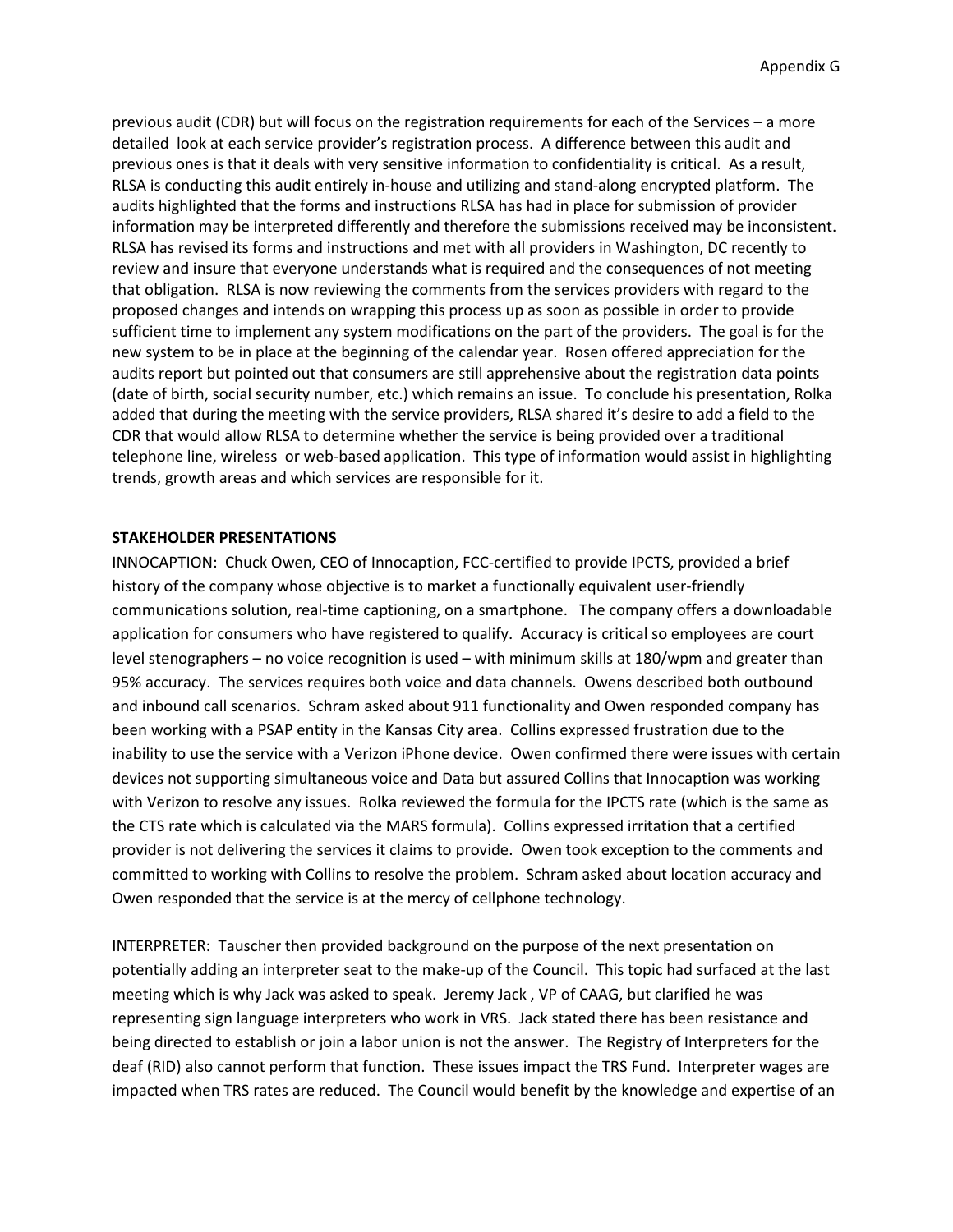interpreter representative who could advise it on the standard practices and pay in the field. Work conditions deteriorate as rates are reduced. Interpreters are the frontline of defense against fraud, waste and abuse. Jack described what he believed would be the minimum requirements for an interpreter representative. Bibler had two concerns: (1) the need for a multiple representatives such as speech to speech, stenographers, etc., and (2) providers, as employers, represent that constituency. Rosen echoed Bibler's sentiments and questioned RLSA's role. HLibok offered that in terms of quality interpreters and effective communications, consumers have options to switch interpreter or service provider. However, metrics are needed to evaluate and measure effectiveness of the communication and he believes the proposed DAC could include an interpreter member. He met with RID recently and acknowledged the interpreter burn-out rate citing the nature of the work. RID is planning a survey to gather data in order to establish next steps. Kelly Frey acknowledged that Jack had made many legitimate points but was not convinced the iTRS Advisory Council was the appropriate body for this initiative and pointed at the DAC.

#### **NEW BUSINESS**

The location of the spring meeting of the council was discussed and it was suggested it could be at RLSA headquarters in Harrisburg, PA. Rosen recommends a public forum so that consumers who are eager for the kind of information the Council is provided can receive it also. He suggested a live streaming uplink or some kind of web-based participation so that the general public can benefit from the information presented. Phillips agreed and supported Rosen's suggestion. Bibler stated that for these meetings public participation for the most part is rare. Frey Kelly remarked that since there is no public announcement of the meetings it follows there would be minimal public participation. Rolka cautioned against making too quick a decision and that perhaps a constructive use of the Counsel's time is to task a small group to develop options on how to better communicate information to the public. Rosen believes that providing online access to the meeting would result in more participation. After discussion, it was determined that the spring meeting will be held in Harrisburg, PA and the Fall meeting in Jackson Hole, Wyoming. Rosen recommended the Chair file a letter with the FCC providing information about our Fall meeting and also produce a videologue. The motion was approved.

#### **PUBLIC COMMENT**

Bonnie Eades, Chairwoman of the Louisiana Relay Administration Board Values the opportunity to attend the iTRS Advisory Council meeting primarily because it precedes the NASRA meeting. Recommends this be an ongoing practice as it allows state staff to hear about developments at the federal level. Hopes the DAC will not diminish or eliminate the role the Council plays currently. Jack asked Hlibok to clarify submission of speed of answer information and Hlibok responded to provide it now as the information will help staff develop more relevant questions in the upcoming NPRM. Steve Peck, Wyoming state administrator, echoed earlier comments on scheduling this meeting in concert with NASRA. Peck asked for clarification of comments made by Rolka in his presentation with regard to state input. Rolka responded that at year's end every state is contacted for information regarding